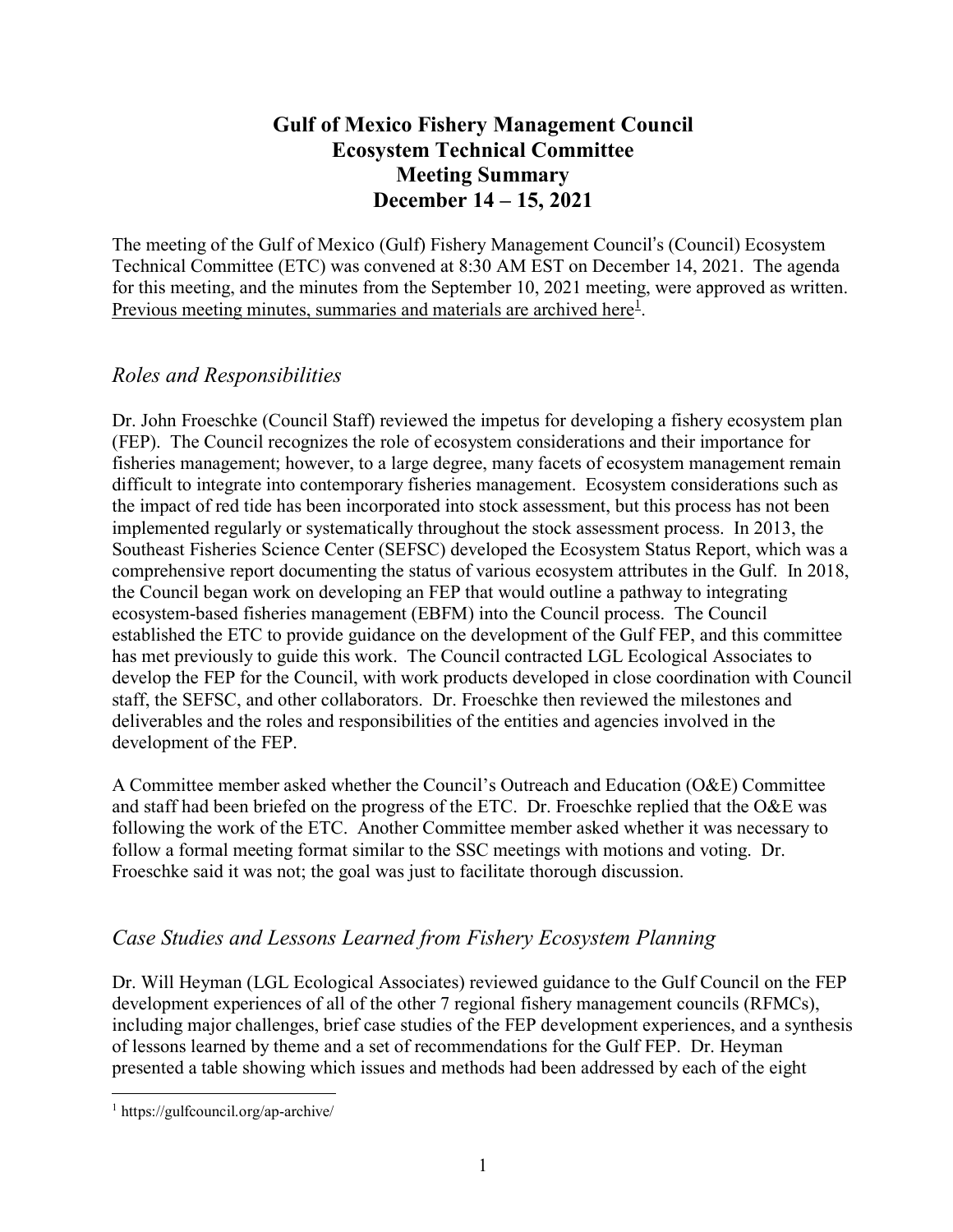RFMCs, noting some crossover between issues (e.g., stakeholder engagement, cooperative research, and citizen science). Other Councils are recognizing that their fisheries are routinely subject to forces that are beyond their direct control, like water quality. Dr. Heyman noted differences in logistical and monetary constraints for addressing the listed issues, adding that it may not be feasible to attempt to address all of the ecosystem concerns present in the Gulf. The Council may consider acting issue by issue using task forces to develop conceptual models, formally engage stakeholders, define objectives, tasks, timelines for product delivery, and engage regular Council review. Stakeholder engagement can be improved through targeted education and outreach programs to build stakeholder understanding of EBFM, and through cooperative research and citizen science. Truly cooperative research requires stakeholder engagement throughout the scientific process, from issue identification through hypothesis generation, sampling design and data collection, analysis and interpretation of results, and incorporating findings into policy and management. Issues beyond the control of the Councils, like water quality and climate change, will likely require substantial collaborative work with many outside federal and state agencies external to the Councils. Dr. Heyman also suggested the Council could develop consortiums to call attention to and address specific issues. He also commented on using sub-regional scales to address specific fishery issues, which has been met with much success by many RFMCs. Conceptual and ecosystem models are beginning to be incorporated into decision-making and stock assessments, but systematically implementing EBFM has not yet been achieved. Regarding climate change, Dr. Heyman stated that achieving "climate-ready fisheries" required the prioritization of resilience and sustainability equally with maximizing catch. He also noted the extensive use and utility of marine protected areas (MPAs) to address specific fishery issues by other RFMCs.

Dr. Heyman recommended that the Gulf FEP be implemented through five priority actions: 1) develop a common vision of EBFM in the Gulf; 2) use fishery ecosystem issues to address specific priorities; 3) stakeholder engagement; 4) build a citizen science and cooperative research program; and, 5) address extra-jurisdictional issues. Dr. Heyman noted the ability to build on the experiences of the other RFMCs would benefit the Gulf Council in this respect. Another Committee member asked about the visioning process for the other RFMCs, noting that the other Councils did not all appear to have a thorough visioning process. A Committee member added that the issues before the RFMCs were constantly changing, which may necessitate a broader approach to ecosystem considerations; they asked if LGL had thought about how these issues all compound upon one another. Dr. Heyman replied that having a holistic approach appropriate by scale would be necessary, with the ability to address issues in a manner that avoids neglecting other tangential issues (e.g., species-specific versus species complexes, state-specific versus Gulfwide).

A Committee member thought that the issues outlined were appropriate for compartmentalizing tasks or goals and asked about how the synergistic effects between goals might be characterized. Another Committee member agreed that this would be important, adding that a characterization of approach by issue may be needed; detailing these approaches may be best facilitated through a SEDAR-like process. Other Committee members agreed; Council staff noted that procedural workshops may be best to address process for considering ecosystem issues. A Committee member replied that the SEFSC continually works on many of these issues, which may help expedite the development of a best-practices approach to evaluating ecosystem considerations.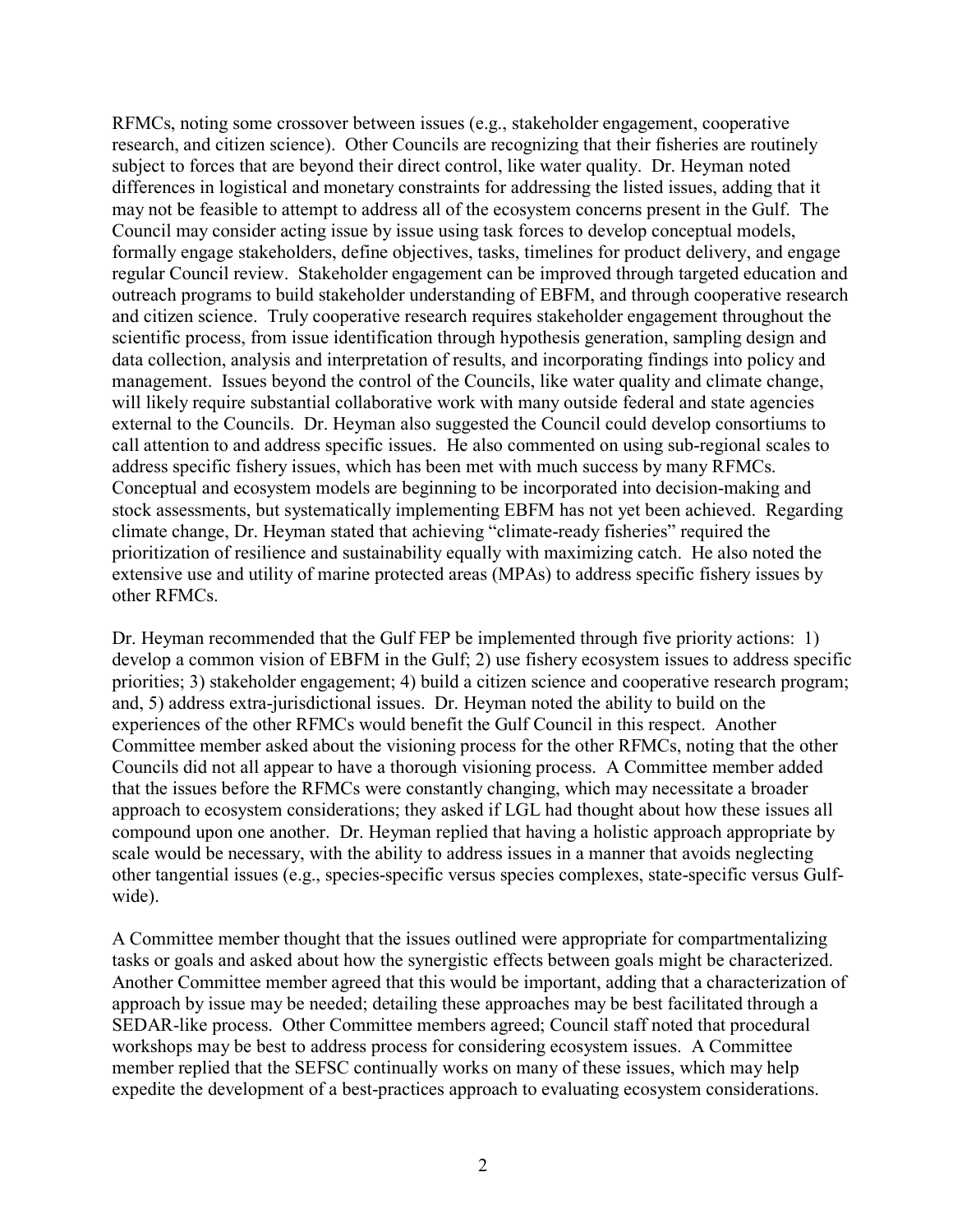Another Committee member thought that because the current SEDAR research track process was still in its infancy, there may be an opportunity to purposefully interject consideration of ecosystem issues therein for future assessments. Further, Committee members thought it necessary to review considerations with the Council's advisory panels (APs) before reporting to the Council.

The Committee recommended to:

- Create a formal mechanism for operationalizing the consideration of fishery ecosystem issues (FEIs)
	- o Identify and review FEIs
	- o Include an FEP Chapter dedicated to procedures for how to identify FEIs, and timelines for subsequent FEIs
- Have more regular reporting of ecosystem status reports to the appropriate entities
- Make better use of, or revisit the existing science, management, and policy infrastructure to gauge its efficiency at addressing FEIs
- Develop a set of guiding principles to follow, and/or concepts to incorporate into each FEI

### *Stakeholder Assessment and Concept Mapping*

Dr. Stephen Scyphers reviewed their work on stakeholder mapping, engagement, and mental modeling. This effort centered around two core tasks: 1) to conduct a stakeholder assessment to develop a comprehensive list of the types and groups of individuals closely associated with Gulf of Mexico fisheries; and, 2) to conduct and analyze semi-structured interviews using concept mapping with key informants representing diverse stakeholders in the Gulf fisheries.

For the first task, Dr. Scyphers noted the importance of defining the stakeholders involved, using a definition from the scientific literature of one "*who has a legitimate stake in the management of living marine resources and therefore should have a say when decisions are made and enforced*[2](#page-2-0) ." Dr. Scyphers said that not all stakeholders would be equally affected by any particular FEI, and thus categorizing those stakeholders would better define the expected effects by stakeholder group. Further prioritizing these stakeholders by factors such as urgency (importance of issue for stakeholder group), power (influence over issue), and legitimacy (likely directly affected by issue) can improve the effectiveness of stakeholder engagement on FEIs. Dr. Scyphers added that work to better identify and prioritize stakeholders is continually evolving, including practical considerations such as the number of stakeholder groups to identify and levels of prioritization. In a diverse region like the Gulf, a structured process will be critical, including direct engagement to ensure diverse inclusion. He added that engagement should be continuous throughout FEI development, with deference paid to practical considerations of limitations.

For the second task, Dr. Scyphers said that conceptual modeling would benefit the development of the Gulf FEP. He noted that in many cases, empirical data to evaluate FEIs may be lacking, but that public participation was needed to evaluate the effects of stakeholder actions on the ecosystem by scale (e.g., county, region). Conceptual modeling allows for the analysis of complex feedback

<span id="page-2-0"></span><sup>&</sup>lt;sup>2</sup> Mikalson, K.H. and S. Jentoft (2001). From user-groups to stakeholders? The public interest in fisheries management. Marine Policy 25(4): 281-292. doi: [https://doi.org/10.1016/S0308-597X\(01\)00015-X](https://doi.org/10.1016/S0308-597X(01)00015-X)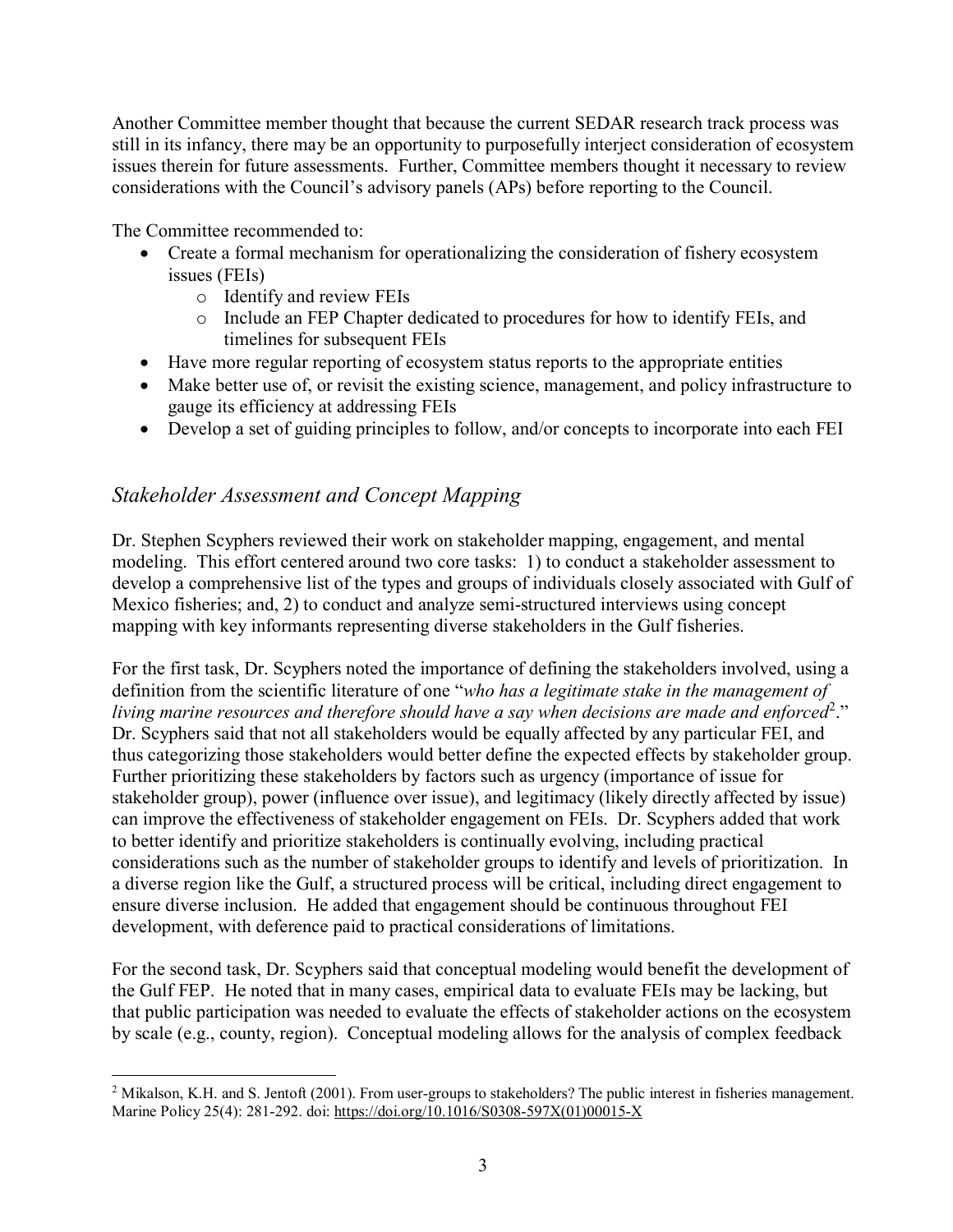loops with some speed, and for visualizing the potential effects of policy outcomes. As stakeholder groups are mapped, differences and similarities can be identified and characterized, and simulation of different policy options becomes feasible. Dr. Scyphers used an example from the Northeastern US herring fishery<sup>[3](#page-3-0)</sup>, with the conceptual model based on the collective input of various user groups to predict the effects of recovering the herring stock on those stakeholders. Another example<sup>[4](#page-3-1)</sup> relied on the collective knowledge of stakeholder expertise to evaluate the predicted effects, with the engagement of diverse stakeholders demonstrating the greatest assumed accuracy for effects to user groups.

Dr. Scyphers continued by discussing the Mental Modeler tool<sup>[5](#page-3-2)</sup> and its ability to evaluate stakeholder effects on four key Gulf stakeholder groups. These groups all view these FEIs differently, and weight the urgency of these issues in sometimes disparate ways. However, by aggregating and averaging concepts from these stakeholder groups, a more usable model is developed which performs better at addressing stakeholder sentiments regarding FEIs. Thus, the diverse knowledge of these stakeholder groups can then be combined in a more discreet way to better inform how to address a given FEI. Dr. Scyphers also demonstrated the cost-benefit of addressing an FEI beyond just that single FEI, such as the negative effect on fishing access due to expanded habitat conservation.

A Committee member discussed regional and sub-regional differences in FEI prioritization, and asked whether an FEI could be approached on a finer scale. Dr. Scyphers replied that geographic constraining of FEI urgency was possible, but at the expense of increasing model complexity. A Committee member wondered whether it would be appropriate to have a separate conceptual model for each FEI, and to then connect each model to better evaluate the system as a whole. Dr. Scyphers agreed, urging a common set of core concepts that would be used uniformly across all FEI models. Council staff asked whether the outcomes of the comments received as input to inform how to address an FEI could be influenced by who is being asked to provide information. Dr. Scyphers replied that some stakeholders will inherently provide higher quality information than others, and that the collective response from a stakeholder group could be compared to an individual response or public comment at a meeting. Council staff also asked whether a weighting scheme was being used when combining the different issues being evaluated by a conceptual model, acknowledging that not all issues are likely of equal urgency. Dr. Scyphers replied that different weightings are explored to see if the model is being influenced by some facet or another; concurrently, for some issues, it may be appropriate to upweight responses from one stakeholder group over another to better account for that group's legitimacy and power about that specific FEI. Dr. Scyphers added that having a process for determining when and how to apply these weights would be very helpful to the modeling process. Dr. Heyman stated that he was largely in agreement with the application of conceptual modeling for these purposes, and would continue to work with Dr. Scyphers on these approaches.

<span id="page-3-0"></span> <sup>3</sup> Stier, A.C., et al. 2016. Integrating expert perceptions into food web conservation and management. Conservation Letters 10(1): 67-76. doi: <https://doi.org/10.1111/conl.12245>

<span id="page-3-1"></span><sup>4</sup> Aminpour, P., et al. 2021. The diversity bonus in pooling local knowledge about complex problems. PNAS 118(5). doi: <https://doi.org/10.1073/pnas.2016887118>

<span id="page-3-2"></span><sup>5</sup> [https://www.mentalmodeler.com](https://www.mentalmodeler.com/)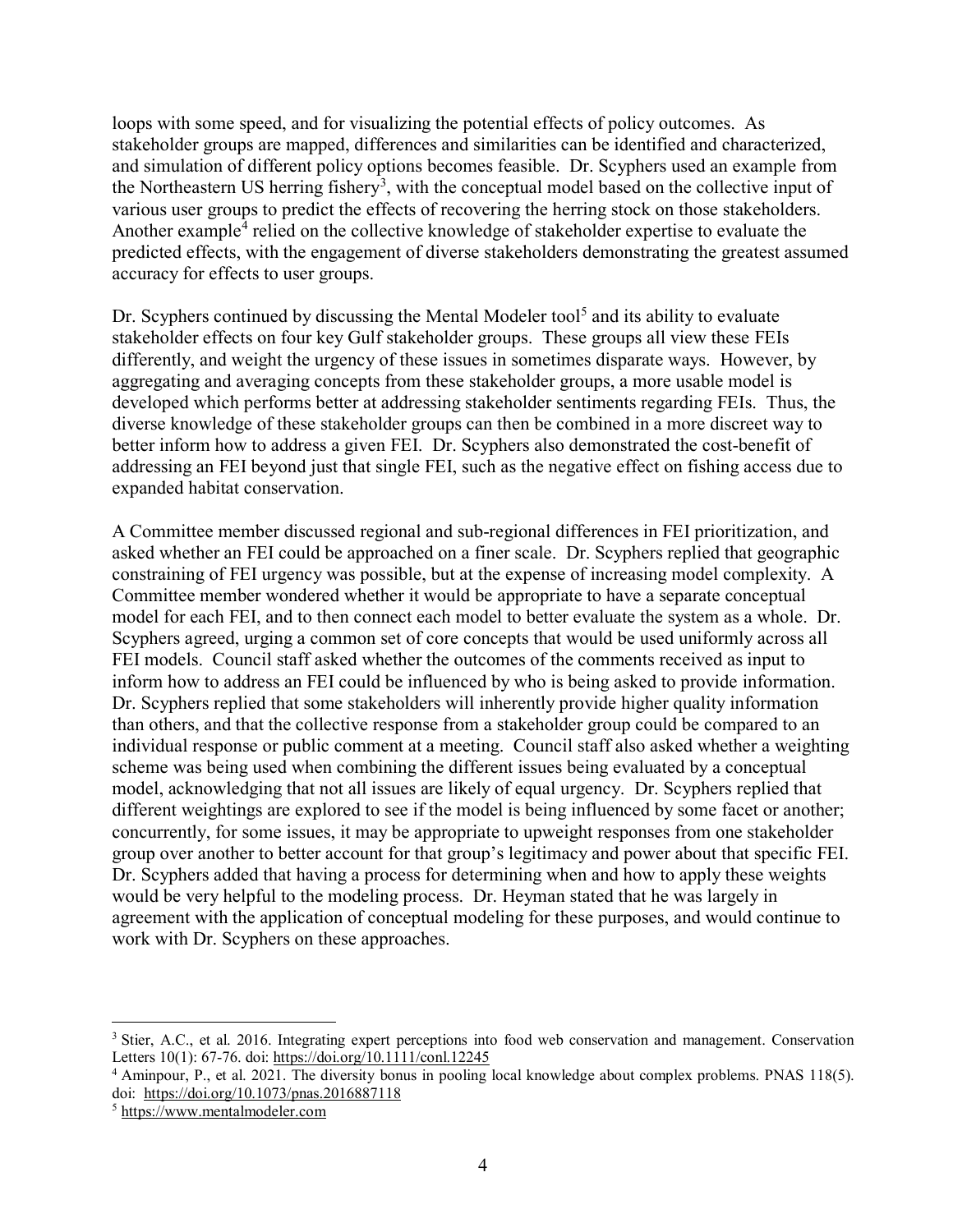The Committee recommended the following with respect to stakeholder assessment and conceptual mapping:

- More clarity in the stakeholder selection process
- Elaborate on the potential biases with different stakeholder inputs/perspectives
- Elaborate on the information content obtained from current Council processes (particularly with respect to scope and complexity)
	- o Public comments
	- o Fishermen Feedback (formerly Something's Fishy)
	- o Participatory modeling
	- o SEDAR Data Workshops
- Establish best practices for incorporating evaluation of FEIs in Council processes
- Have two stakeholder engagement processes
	- o General high level
	- o Stakeholder specific

The Committee discussed the merits of spatially-explicit stakeholder engagement specific to individual FEIs. A Committee member thought regional use of conceptual modeling of stakeholder input by FEI would be most effective. Another Committee member was cautious about the intention of regional modeling given the data and resources available to do so; Council staff added that many stocks are managed at the stock level across their distribution. Despite diverse user groups, all fishing effort is still pulling biomass from the same stock.

# *Presentation of Proposed FEP Structure*

Dr. Heyman reviewed the LGL recommendations for the FEP outline and structure, with the purpose of providing "*a framework for integrating ecosystem science into the Council's decision making for long term ecological and socioeconomic sustainability of Gulf of Mexico resourc*es." A Committee member questioned whether that stated purpose best captured the purpose of the FEP, or rather the ETC. Other Committee members disagreed, thinking that the statement adequately captured the intent of the FEP. The Committee agreed that actionable recommendations were certainly necessary for the success of the FEP. Council staff added that the Council has not provided specific advice to the ETC so as to not influence the organic development of the FEP; nonetheless, the Council is looking for a FEP that can be implemented with demonstrable effects.

Dr. Heyman outlined the proposed FEP, from the development of a joint vision through addressing specific FEIs, maximizing stakeholder engagement, developing a cooperative research and citizen science program, and addressing extra-jurisdictional issues. Council staff noted the typical fiveyear cycle upon which many Council projects are revisited and re-evaluated. A Committee member added that some performance goals may be measurable in shorter time frames, and binning by prioritizing when an FEI should be addressed or evaluated may be appropriate.

Dr. Heyman continued with a chart showing the work already being performed by the Council, with the addition of actionable work on addressing FEIs, cooperative research and citizen science, and extra-jurisdictional issues. Council staff reiterated the performance of the Council's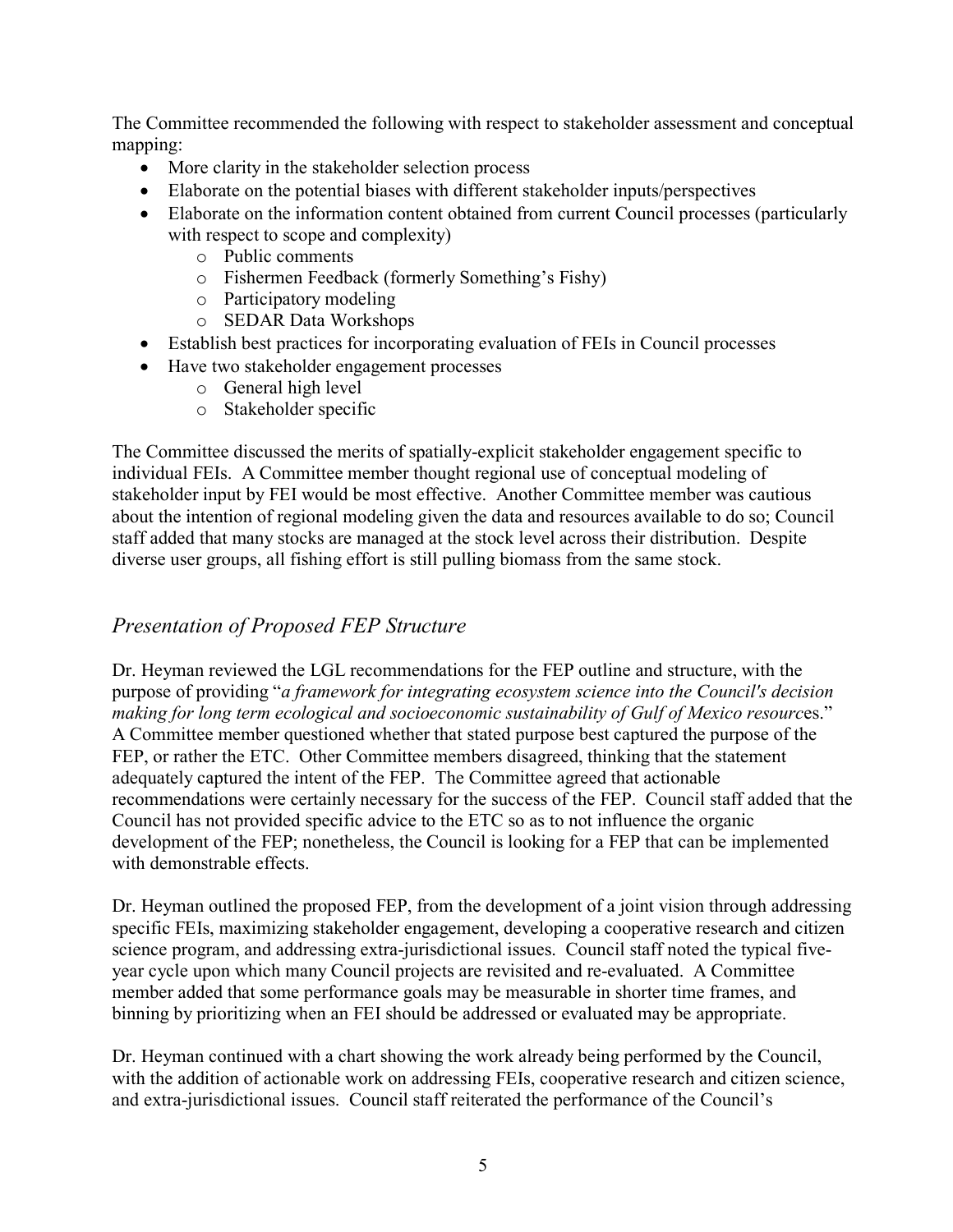Something's Fishy tool, which can and has been used to directly inform decisions where empirical data are missing, representing a viable and useful citizen science tool. Dr. Scyphers noted that mobile applications do have drawbacks in terms of long-term buy-in and use. Despite not being fully representative of the stakeholders, the Council's efforts to continually improve the Something's Fishy tool is wise. Another Committee member thought the ability to have fishermen at the ready to perform on-the-water sampling was a great idea and would represent a great asset in evaluating FEIs. A Committee member stated that other Councils have established dedicated, stand-alone, citizen science programs that require substantial Council resources to maintain.

In developing a joint vision for a Gulf FEP, Dr. Heyman recognized the need for a long-term vision for sustainable and resilient fishery ecosystems in the Gulf respective of diverse stakeholder groups, visioning, and limited resources. A four-step approach was proposed, which would include development of a technical report to inform an education and outreach plan, with stakeholder visions for the future considered before synthesizing a joint vison for adoption by the Council. Dr. Heyman reviewed aspects of the joint vision report, characterizing the current state of the Gulf with respect to human dimensions and socioeconomics, biophysical and institutional considerations, and future opportunities. A Committee member thought the visioning process would benefit from an outline of what is currently being accomplished against that which has been proposed to be accomplished.

To institutionalize FEIs, identifying the proper scale (space and time) will be critical, as will characterizing stakeholder urgency, power, and legitimacy to best inform how to evaluate these FEIs, with the ultimate intent of addressing and mitigating those issues through actionable management advice. The many APs and other committees used by the Council could be leveraged to inform these evaluations, once vetted by the ETC, and make direct recommendations to the Council. Resource allocation to prioritize which FEIs to address, and how, will need to be a Council priority, with the ETC assisting the Council in this process. A Committee member was cautious about the process being too focused on fishermen. Dr. Heyman replied that fishermen have demonstrated an ability to facilitate change better than other stakeholder groups, and affecting those changes may be better achieved by cultivating the concern and ideas of those fishermen. The Committee member thought it also important that otherwise under-represented stakeholder groups be offered a place to provide input into the process. Other Committee members agreed, and added that direction from the Council will be very useful in capturing the broader suite of involved stakeholders. Fishermen can certainly drive changes, and should be involved, but should not constitute the sole stakeholder group.

Dr. Heyman thought that meaningful stakeholder engagement could be increased. Time and travel expenses for stakeholders to participate in the Council process can be considerable, and management decisions often receive the most feedback from the most engaged participants. Dr. Heyman felt that public comment received at Council meetings is ineffective. Council staff acknowledged the limitations and challenges that Dr. Heyman identified, but noted that the Council relies on this input and many issues have been identified, and ultimately addressed through management action as a result of this process. He suggested that stakeholders should be further incorporated into all aspects of research proposal development and evaluation. Council staff countered that the NMFS Cooperative Research Program, of which the Council benefits, requires in-depth involvement of stakeholders throughout the identification and research of priority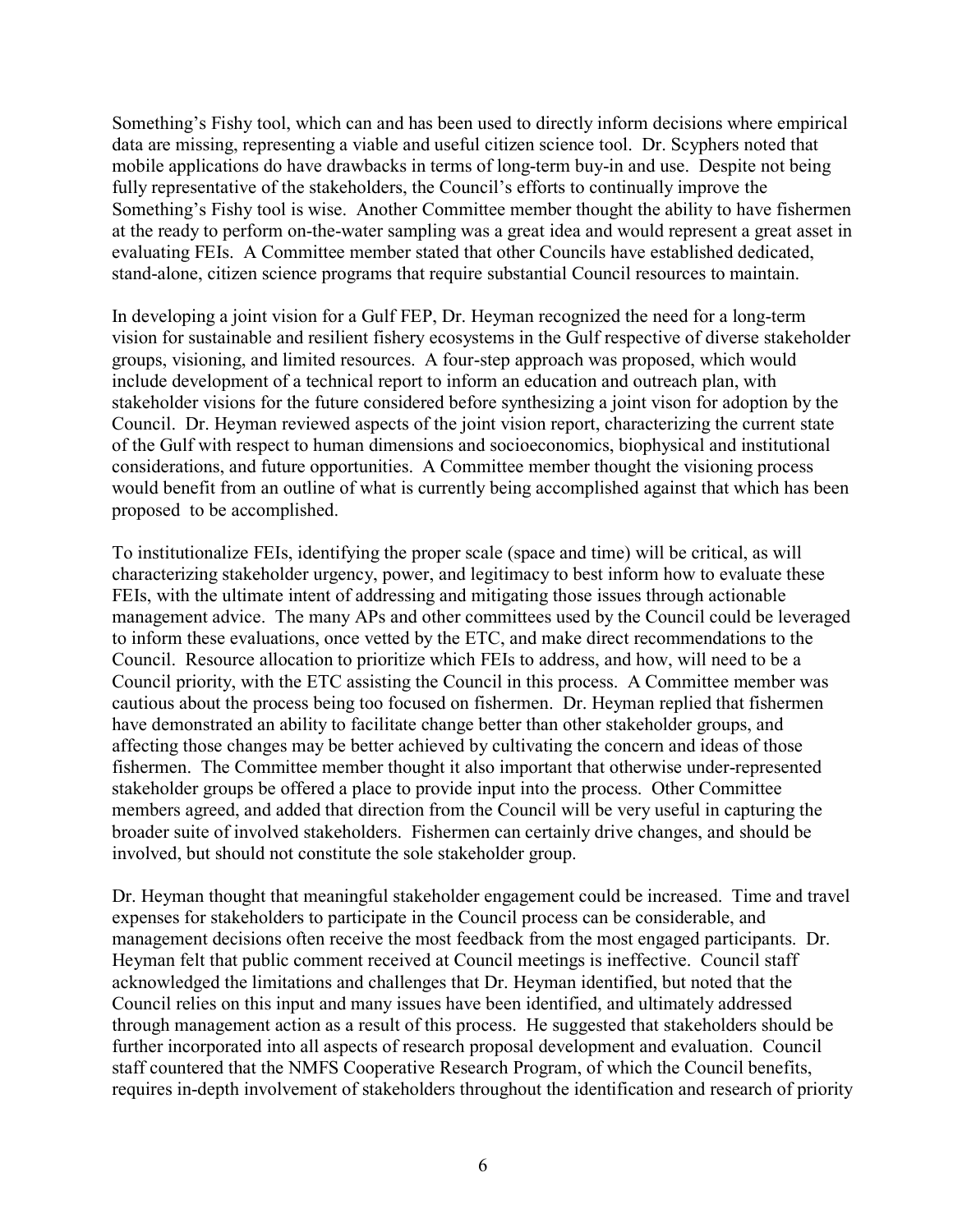issues. A Committee member asked about the cooperative research program in the northeastern U.S., and asked that Dr. Heyman characterize that program when possible. Committee members expressed general consensus that the FEP should avoid being overly prescriptive to the extent possible. Council staff further recommended addressing citizen science and cooperative research as separate issues.

The Committee made the following recommendation on the proposed FEP structure:

• To have more detail in the comparison to, and contrast of the NEFSC cooperative research programs to those coordinated by the SEFSC.

To address extra-jurisdictional issues, Dr. Heyman recommended the Council appoint a full-time position to develop partnerships and synergies to address issues affecting Gulf fishery ecosystems that are outside the Council jurisdictional boundary. Dr. Heyman proffered several cooperative strategies, such as market-based solutions, incentives, consortium action, blue carbon credits, and nitrogen credits; however, an expert should be brought in to advise on these strategies. He conceded that some objectives may be more difficult to address and implement than others, and that Council prioritization in visioning would help guide resources where the Council thought they were most needed. A Committee member thought there were likely some very targeted outreach opportunities for contemporary issues like offshore wind, offshore oil and gas, and offshore aquaculture development. Another Committee member noted the many university centers dedicated to different objectives that may be helpful to the Council in addressing FEIs.

A Committee member thought the FEP should be a plan that sets out clear courses of action in response to available information. Once an issue is identified, the plan is used to respond accordingly in a uniform manner. The Committee agreed that there would be a great deal learned by working through the detailed definition of an FEI at a subsequent meeting, which would be expected to greatly improve the ETC's ability to make valuable recommendations to the Council.

# *Indicator Development for Fishery Ecosystem Planning*

Dr. Nathan Putman discussed a plan for developing ecosystem indicators to inform fishery ecosystem planning. These indicators can communicate shifts in the state and function of the ecosystem. When a suite of these indicators can be examined collectively, the condition and trajectory of the status of the ecosystem can be better understood and ecosystem planning can be conducted from a more informed position. Dr. Putman suggested that these indicators will be of most use to the Council when considering potential ecosystem impacts resulting from management decisions, with the goal of providing a framework for incorporating the relevant information into Council decision-making.

Dr. Putman broke down the relationships among categories of indicators, including climate, habitat, trophic level, physical and chemical, human dimensions, and ecosystem services. Each of these categories contains within itself a constantly evolving number of ecosystem indicators which can be collectively examined to explore their interconnectedness. Further, these relationships can be characterized in terms of their association to fisheries management topics, such as biomass, landings, and stock status. Dr. Putman suggested that indicators associated with "human dimensions" (as defined in the 2017 Ecosystem Status Report for the Gulf of Mexico) should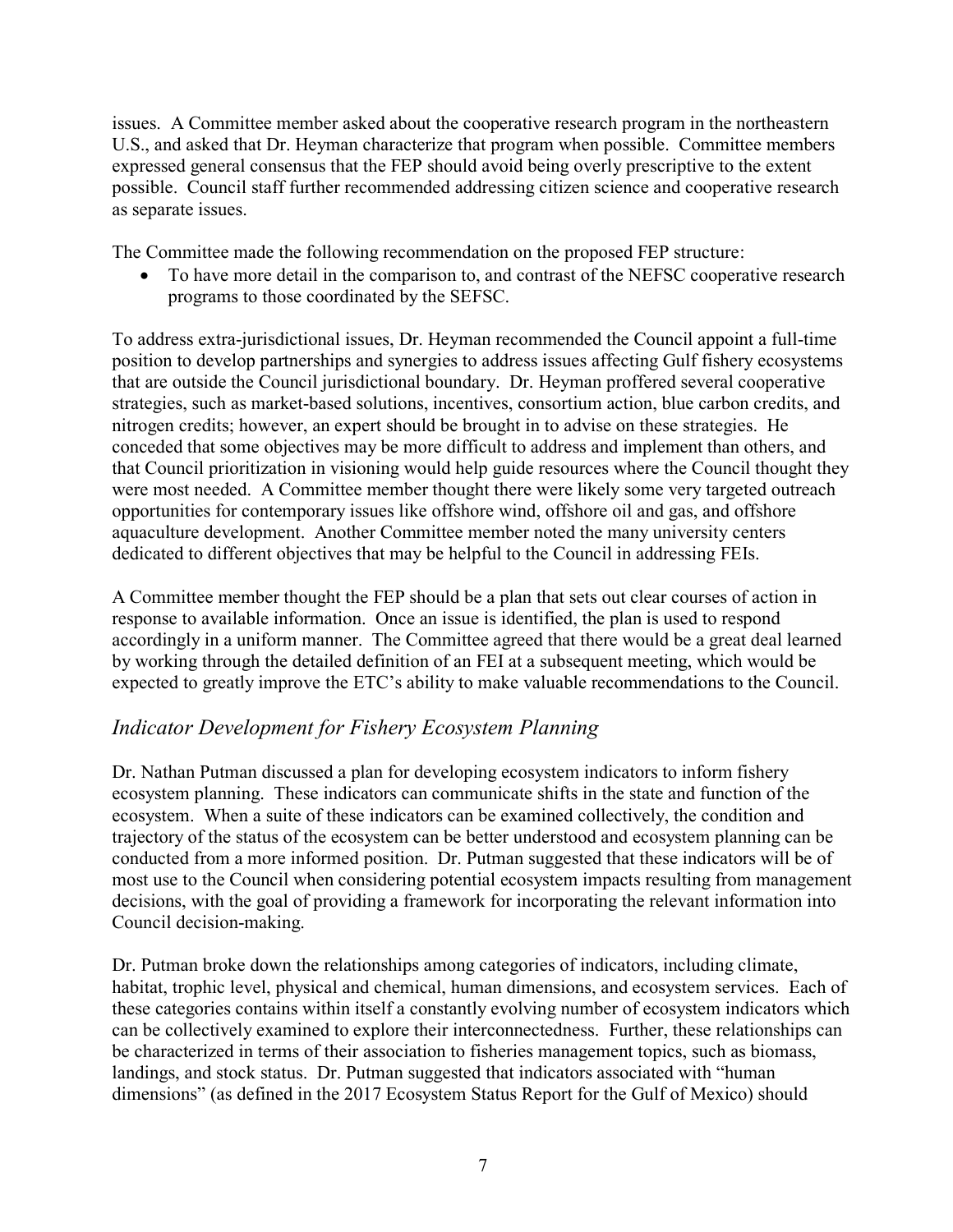probably be priorities for consideration. Dr. Putman acknowledged challenges with identifying ecosystem indicators, which may demonstrate multiple dimensions of complexity which may confound the detection of relationships. Degrees of heterogeneity, connectivity between indicators, and contingency linking among indicators are some factors which must be evaluated to determine what the indicator is informing, and to what degree the information derived from that indicator depends on its relationship(s) with other indicator(s)<sup>[6](#page-7-0)</sup>. Dr. Putman added that before ecosystem indicators can be used for actionable fisheries management recommendations, research must be completed to provide a better understanding of the state of the Gulf (descriptive science). Fisheries management issues are often proffered as a particular question to answer (hypothesisdriven science), and research will help identify how to best match ecosystem indicators to these research questions to best support hypothesis testing. As linkages between indicators are identified and support for those linkages builds, the rugosity of the relationships between these indicators and fisheries management issues would be expected to increase.

Dr. Putman stated that, for the purpose of informing fisheries management, ecosystem indicators and their linkages to fisheries management should be easily described and understood, and be provided in context to their ability to inform specific fisheries management questions. These indicators would be classified as either base or auxiliary indicators. Base indicators would be informative for improving understanding related to catch, effort, and fishery participation, and would be expected to inform most FEIs. Auxiliary indicators would represent effects influencing base indicators, and also affected by changes to those base indicators. Dr. Putman used regional habitat divisions in the Gulf and gradients of bottom longline fishery catch-per-unit effort as examples to describe how base and auxiliary indicators can be used to interpret trends in fishery performance and, subsequently, to inform any proposed changes to fisheries management. These indicators can then be fed into the FEP loop, and be used to inform not only the decision to be made, but also to evaluate whether that decision is achieving the desired result.

Dr. Putman showcased the Online Indicator Dashboard<sup>[7](#page-7-1)</sup>, which can be used to examine a suite of ecosystem indicators, their interconnectedness, and relationships with fisheries. The tool allows for the evaluation of indicators regionally, and permits the user to download the supporting data used in the tool. Dr. Putman encouraged the ETC to explore the tool and provide feedback for its improvement. Base indicators to consider should include catch, effort, and participation by fleet, with auxiliary indicators like human dimensions and physical/biological variables used to better inform those base indicators. An indicator taskforce could be created to advise the Gulf Council on indicator development, selection and use throughout the FEP for addressing FEIs. Dr. Putman recommended that future indicator work focus on specific sub-regional issues, and that some resources should be allocated to produce regular Ecosystem Status Reports. To his previous point about these indicators being easily understood and interpreted, Dr. Putman recommended use of a public-facing indicator visualization dashboard like the version presented to the ETC.

A Committee member thought the correlation analysis presented to describe the interconnectedness of indicators lacked rigor. They also thought some indicators needed to be

<span id="page-7-0"></span> <sup>6</sup> Cadenasso, M.L., S.T.A. Pickett, and J.M. Grove. 2006. Dimensions of ecosystem complexity: Heterogeneity, connectivity, and history. *Ecological Complexity* 3:1-12. doi: <https://doi.org/10.1016/j.ecocom.2005.07.002>

<span id="page-7-1"></span><sup>7</sup> <http://lgl.theiscience.org/>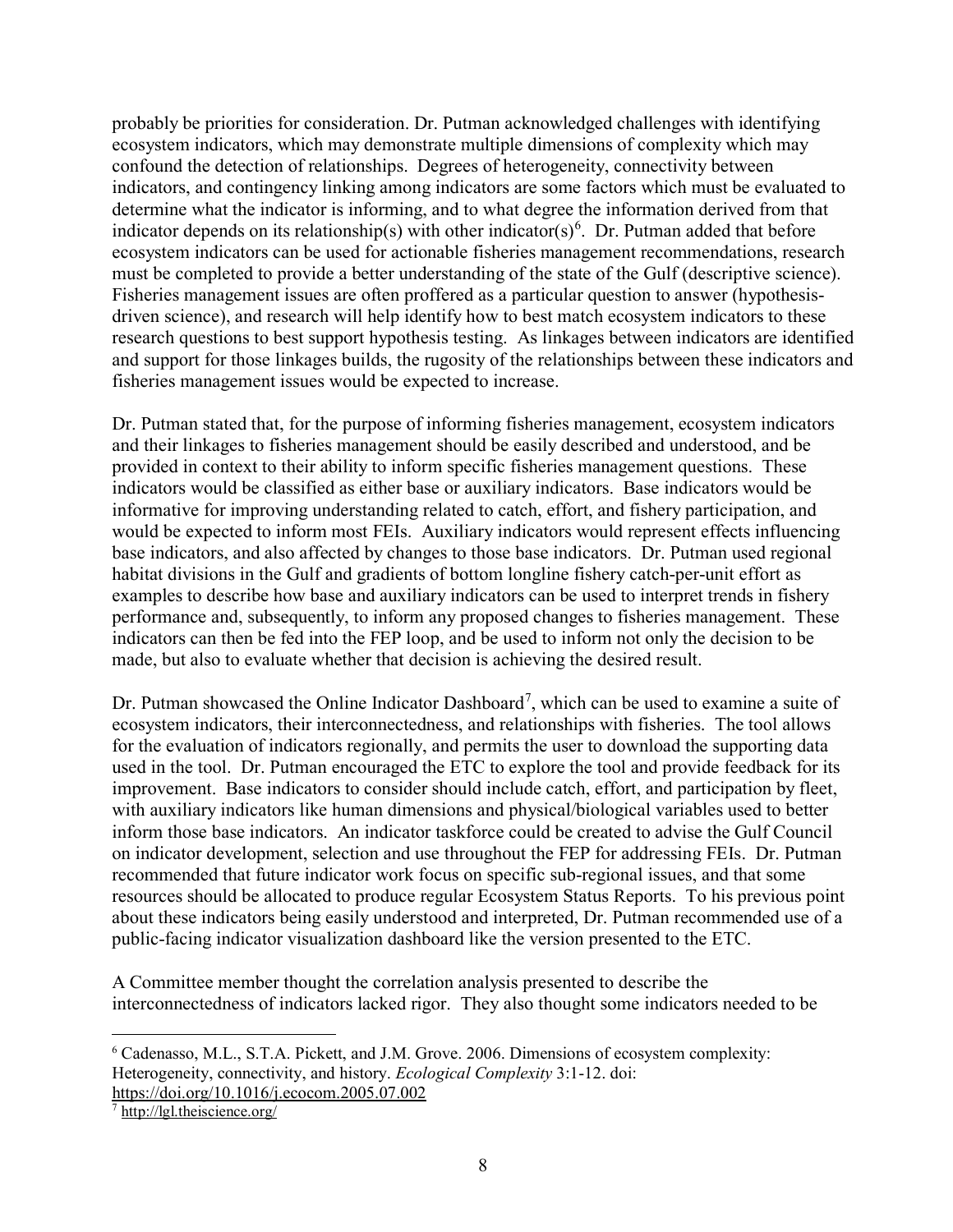better described with respect to their relationships to fisheries management, and that more work needed to be done to use current scientific literature to accurately describe what forces or variables, as opposed to "indicators", are being considered and how those are evaluated.

A Committee member thought some market indicators may be worth considering, such as individual fishing quota share price, lease price, and the proportion of quota being leased. Analyses of these data points can inform decisions related to changes in proposed catch limits, as was noted by the commercial fishing industry ahead of a large increase in the red grouper quota, which was opposed by the same fishermen. The Committee member cautioned against ignoring the utility of these indicators, as doing so in the recent past allowed for a decision at that time to increase the red grouper catch limits beyond what was seen as healthy for the stock by the fishery participants. Another Committee member thought it important to regularly update the Ecosystem Status Reports, and to re-evaluate ecosystem indicators considered for informing management annually if possible.

The Committee recommended:

- To prioritize indicators directly related to fish abundance and health
- To examine economic indicators related to the individual fishing quota programs like share and quota pricing, leasing, and CPUE
- To consider other statistical analyses beyond the correlation analysis presented
- To include auxiliary indicators to the indicator dashboard for consideration as a planning tool and further indicator refinement
	- o E.g., Climate drivers such as the Atlantic Multi-decadal Oscillation (AMO)
- To identify a core set of ecosystem indicators to be used to track ecosystem status, and potentially consider examination of FEIs
- To include indicators in FEI development for tracking progress

# *Draft FEP Outline*

To facilitate further development of the FEP, a Committee member introduced a proposed outline that could be used for the Gulf FEP (provided in Appendix at the end of the report). The Committee reviewed the outline and was supportive of the concept and overall approach. Council staff noted that some of the procedural components may be developed by the Council after completion of the contracted work by LGL. Dr. Heyman was receptive of the outline and agreed to use this format in the revised version of the FEP.

# *Public Comment*

Mr. Chad Hanson provided public comment each day of the meeting. He thanked Dr. Chagaris for providing a proposed FEP outline. He requested that a list of proposed FEIs and their priority levels be included in either chapter 3 or 4. He stated this list would help with FEI identification and the order in which they should be completed. Prioritization levels such as short-term, mid-term, and long-term may also help if FEI development is an ongoing annual process.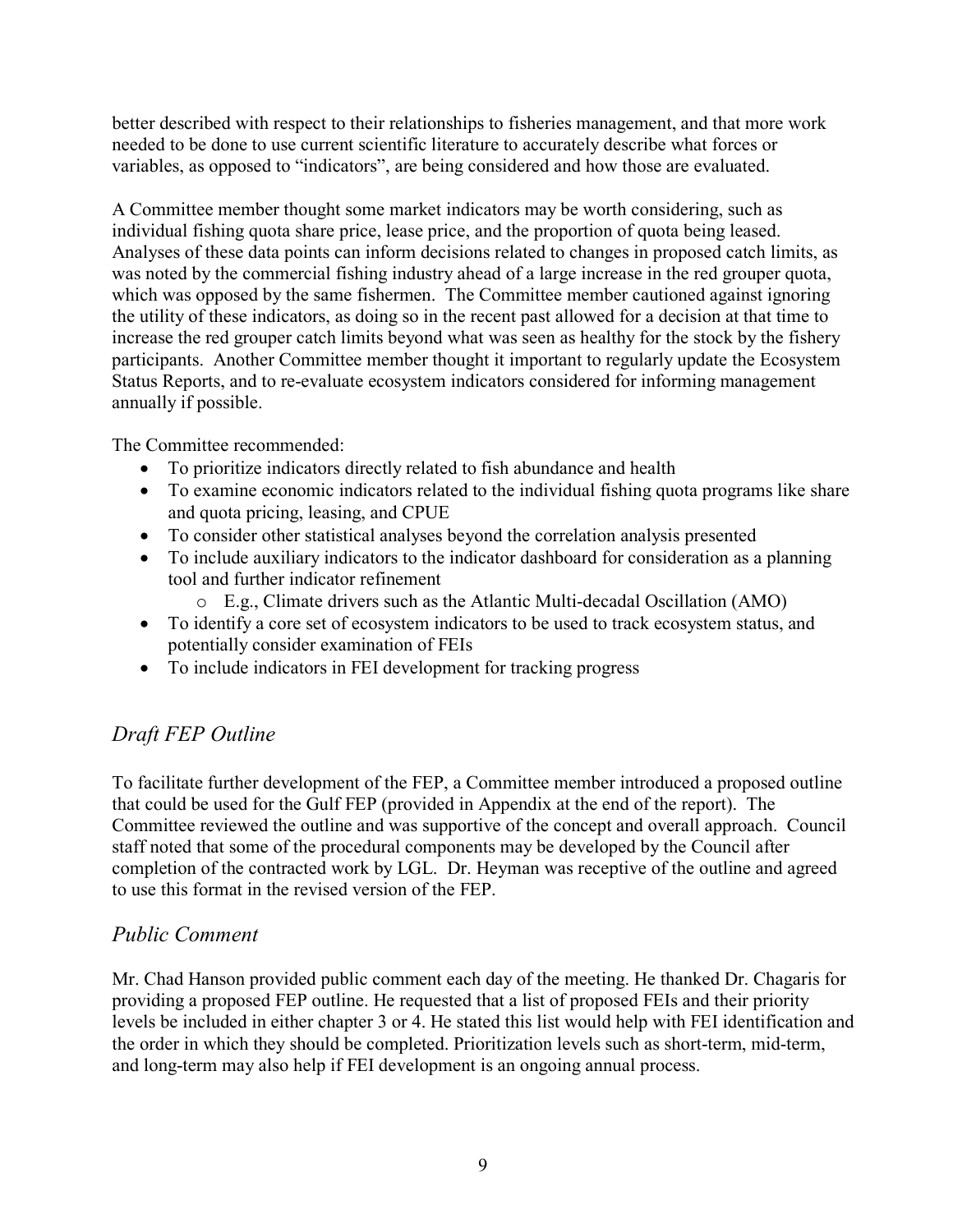### *Other Business*

No other business was brought before the Committee.

#### **The meeting was adjourned at 12:00 pm eastern time on December 15, 2021.**

### *Meeting Participants*

#### **Ecosystem Technical Committee** Mandy Karnauskas, *Chair* Casey Streeter, *Vice Chair*

Eric Brazer David Chagaris Michael Drexler Nick Farmer Joshua Kilborn Matthew McPherson Steven Saul Steven Scyphers

#### **Council Liaison**

Kevin Anson

### **Council Staff**

John Froeschke Carrie Simmons Ryan Rindone Ava Lasseter Carly Somerset Jessica Matos Karen Hoak Bernie Roy

#### **Consultants**

William Heyman Nathan Putman

### **Public** Aaron Adams Jason Adriance Steven Atran Eduardo Benitez Taylor Beyea Dennis Crosby FJ Eicke Bob Gill Gary Graham Martha Guyas Chad Hanson Scott Hickman Alex Johnson Julien Lartigue Jordan Lorgarbo Rich Malinowski Michelle Masi David Moss Peter Mudrak Jay Mullins Kelli O'Donnell Frank Parker Kellie Ralston Ashford Rosenberg Skyler Sagarese Chris Schieble Savannah Swinea Brendan Turley Orian Tzadik Nathan Vaughn Giovanna Venezia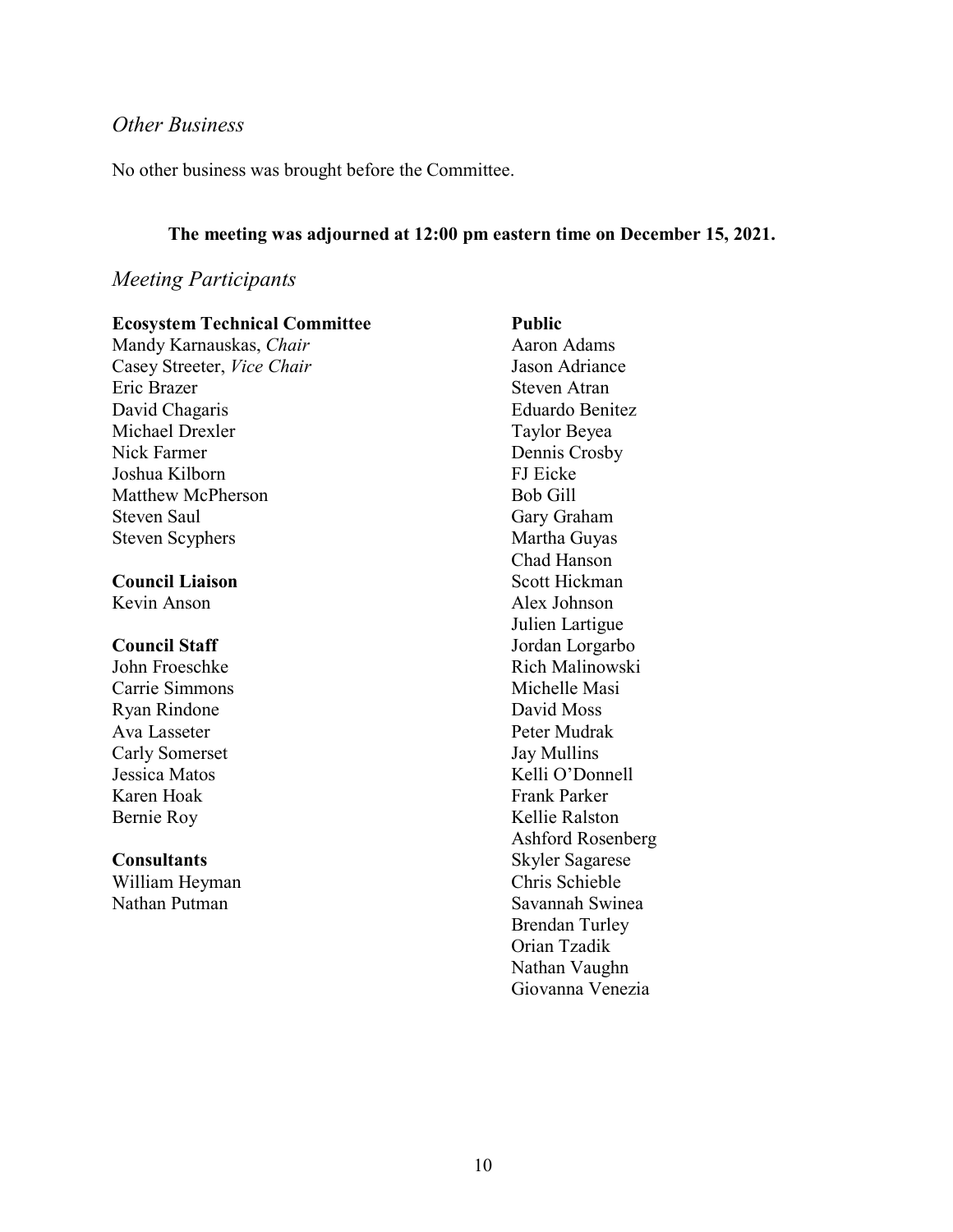# **Appendix: Proposed Outline for Draft FEP**

### *Visioning, Goals, Objectives*

- FEP Guiding Principles, Overarching concepts
	- o *FEIs:* What are they and why take an FEI approach? Define fishery ecosystem;
	- o *Stakeholder Engagement:* A process for identifying FEIs, ecosystem linkages, focus areas for further analysis, and potential tradeoffs
	- o *Regional subdivisions:* Describe how spatial consideration factor into FEP, via FEIs
	- o *Conceptual and ecosystem modeling:* What is their role in the process?
	- o *Extra jurisdictional issues:* How will these be addressed in the FEP, via FEIs? Who are the major players (BOEM, EPA, States)?
	- o *IEAs and Indicators:* Describe how these fit into the process and FEIs
	- o *Research Recommendation:* Broadly, cooperative Research, citizen science, agency--industry-academic partnerships; contributing to RFP and funding programs; specific to each FEI
	- o *Cumulative Effects:* Need to address how to consider cumulative effects of individual FEIs
	- o *Management Tools:* What are the management levers we can actually turn (MPAs, seasonal closures, discard mortality, bycatch reduction, catch limits); these will be specific to each FEI
- Procedural Stuff
	- o *Identifying FEIs:* Process description; How do they "bubble up"; largely influenced by fishermen but need to be inclusive to other stakeholders;
	- o Timeline for updating, adding, removing, and reassessing FEIs
	- o *Scientific Review Process:* What role does the ETC and FEP play in scientific review?